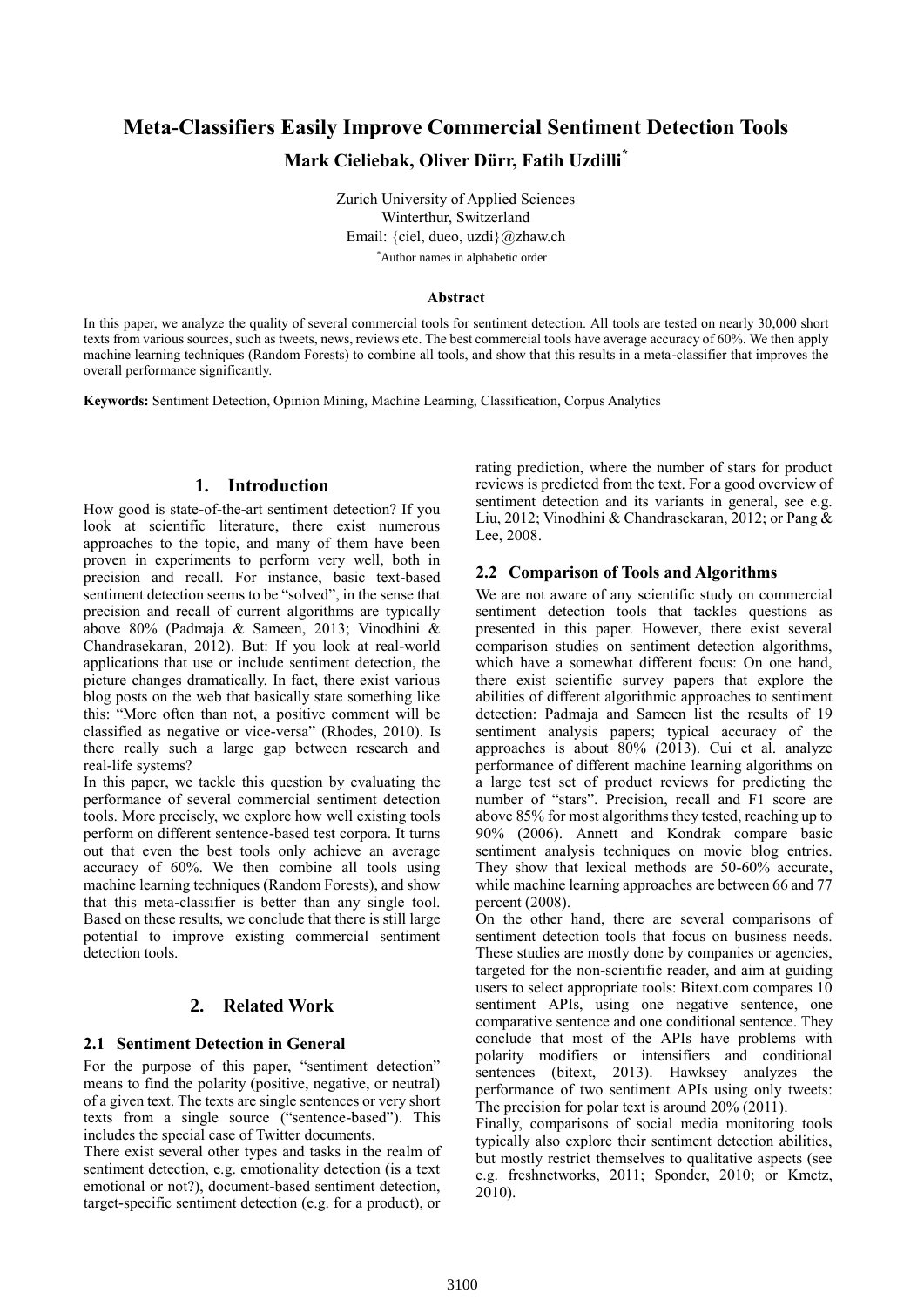## **3. Experimental Setup**

Our basic question in this experiment is simple: How good are commercial sentiment detection tools? To answer this question, we evaluated the quality and performance of nine commercial sentiment detection tools on a test set of annotated texts. The texts were from different media sources (news, reviews, twitter etc.); however, no context information about the texts was provided to the tools during the evaluation. We implemented a uniform evaluation framework to submit all documents to the tools' API and evaluate the responses automatically.

## **3.1 Test Data**

For the evaluation, we searched for publicly available test corpora that contained annotated short texts from different media sources. We found 7 appropriate corpora, which contained in total 28653 texts. Most of these corpora have already been used in other research and experiments. Each text is either a complete short document, or a single sentence. We used the annotations provided by the corpora to classify each text as "positive", "negative", or "other" (e.g. for neutral or mixed sentiment). For more details on test corpora, see Table 2 in the Appendix.

## **3.2 Tools**

For the evaluation, we used commercial state-of-the-art tools for automatic sentiment detection. There exist literally hundreds of such tools. In order to obtain comparable results, the tools had to fulfill the following criteria: stand-alone sentiment detection tool (i.e., not part of a larger system, such as social media monitoring systems); ability to analyze arbitrary texts (i.e., not specialized on single text types like tweets); API access; free-of-charge access for the purpose of this evaluation. Based on these criteria, we selected nine tools, as shown in Table 1.

| <b>Tool</b>     | <b>Short</b><br><b>Name</b> | <b>URL</b>                                         |
|-----------------|-----------------------------|----------------------------------------------------|
| Alchemy         | alc                         | www.alchemyapi.com                                 |
| Lymbix          | lym                         | www.lymbix.com                                     |
| ML Analyzer     | mla                         | https://www.mashape.com/<br>mlanalyzer/ml-analyzer |
| Repustate       | rep                         | www.repustate.com                                  |
| Semantria       | sma                         | semantria.com                                      |
| Sentigem        | sen                         | sentigem.com                                       |
| Skyttle         | sky                         | www.skyttle.com                                    |
| Textalytics     | tex                         | core.textalytics.com                               |
| Text-processing | txp                         | text-processing.com                                |

Table 1: Tools

#### **4. Results**

Table 3 in the Appendix summarizes the results per corpus. This table and all raw data are also available at [www.zhaw.ch/~ciel/sentiment.](http://www.zhaw.ch/~ciel/sentiment)

## **5. Key Findings**

## **5.1 Tools are Wrong for almost 50% of all Documents**

We found that average accuracy of all tools on all documents is 54%. This means that if you pick a random tool and submit any of the documents, you have to expect a wrong result for almost every second document.

Of course, there are tools that have better average accuracy. But even the tool with maximum accuracy over all documents, sky, achieves only an accuracy of 60%. Hence, even with this tool, 4 out of 10 documents will be classified wrong.

## **5.2 Tweets are Easier than All Other Text Types**

Figure 1 shows that commercial tools can achieve maximum accuracy for tweets (corpus DAI tweets). Here, the best tools achieve an accuracy of 76%. For all other text types, best accuracy is approximately 60% or even lower.



Figure 1: Accuracy of All Tools on Test Corpora.

#### **5.3 Longer Texts are Hard to Classify**

How is sentiment detection performance affected by text-length? To answer that question we first have to define what we understand by "performance". Since the focus of this study is more on general trends than on the individual performance of the tools, we measure performance  $p$  as number of tools  $(0-9)$  classifying a given text correctly. We found that *p* can be modeled by linear regression using  $p = a^*x + b$ , with x being the square-root of the text length (data not shown). In Figure 2 we display the slope *a* for all corpora. A positive value of *a* indicates that performance increases with increasing text length.

We observe a slope  $a \leq 0$  for all texts (continuous line), thus, longer texts are in general harder to classify. However, this effect is governed by texts with "other" sentiment: For all corpora, performance to detect "other" sentiment is negatively affected by the text-length. For texts with positive or negative sentiment, we find both slightly increasing and decreasing performances for longer texts.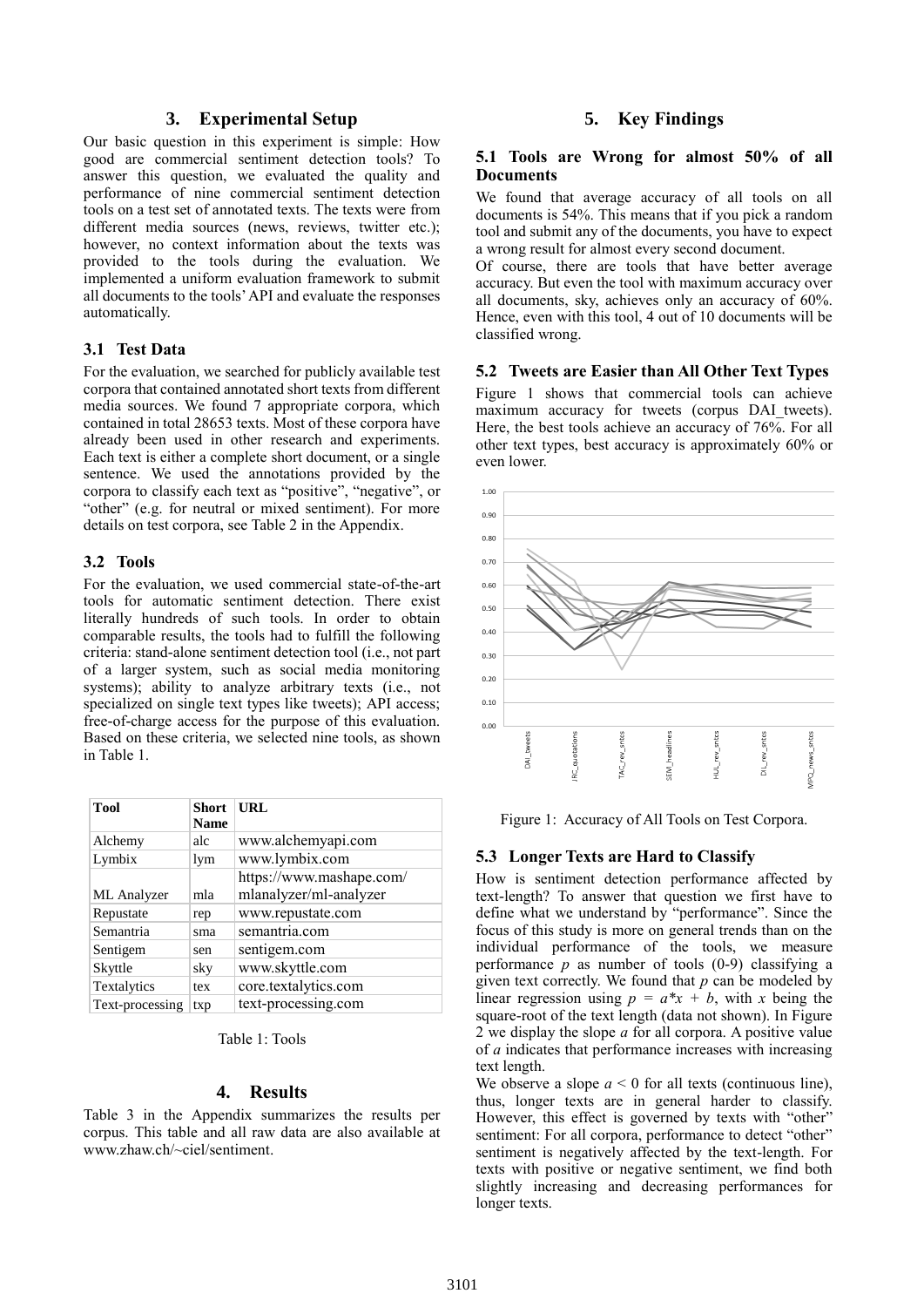

Figure 2: Impact of Increasing Text Length on Analysis Performance. Shown is slope of a linear model fitted into a performance vs. text length mapping (for details see

main text). Negative values indicate a decrease of performance for longer texts, positive values the opposite.

#### **6. Combined Forces**

Our results above show that many tools perform reasonably well on most of the corpora. But there is no tool that excels on all corpora. Even more important, maximum accuracy is only about 75% even for the best tools, which is far from perfect. But what if we combine the tools, to build a "meta-tool"? Will we get better results? We explore this idea next and analyze the potential of two different approaches.

#### **6.1 Majority Classifier**

Our first approach is a majority classifier: each input document is submitted to all nine tools for analysis. Each tool returns a vote for "positive", "negative", or "other". These votes are collected, and the sentiment that received most votes is chosen. If several sentiments with equal high number of votes exist, one of those sentiments is picked randomly.

#### **6.2 Random Forest Classifier**

A more advanced approach to predict the sentiment given the votes of the tools is to use a meta-classifier combining the individual results. A robust classifier, which can naturally handle categorical input by design, is the random forest classifier (Breiman, 2001). More precisely, we use the random forest implementation of the R-package "randomForest" with default settings. For each corpus, we train a separate classifier for each corpus using the three votes (negative, other, positive) as categorical input for the random forest. In Figure 3, accuracy is reported as usual as one minus the out-of-bag error.

## **6.3 Result:**

#### **Random Forest >> Best Single Tool ≈ Majority**

Figure 3 shows the accuracy of both meta-classifiers on all corpora. For comparison, we included average accuracy of all tools and the best classifier for each corpus in this figure.

The majority classifier outperforms the average of all

tools. On the other hand, the best single tool for a corpus is always better than the majority classifier. Thus, if the type of a new document (tweet, review etc.) is known, the best single tool for this document type should be used; but if document type is unknown, the majority classifier could be used, which yields superior results in this case.

On the other hand, Figure 3 shows that the random forest classifier yields the best result of all tested classifiers. In fact, it is up to 9 percent better than even the best single tool for a corpus. This increase of the accuracy shows that there is still room for improvement of the existing tools.



Figure 3: Accuracies for Tools and Meta-Classifiers, per Corpus

#### **7. Summary and Future Challenges**

In this work, we evaluated the quality of nine state-of-the-art commercial sentiment detection tools for approx. 30,000 different short texts (tweets, news headlines, reviews etc.). The best tools have an accuracy of 75% for some document types (tweets), but the average accuracy over all documents is at best 60%. Surprisingly, accuracy decreases if texts get longer, which is due to the decline in the ability to detect "other" sentiments.

Combining all tools to a meta-classifier improves analysis quality. In fact, using a random forest classifier can increase accuracy by up to 9 percent points, in comparison to the best single tools.

Our results show that accuracy for commercial tools is only mediocre in comparison to scientific papers, which often claim excellent accuracy rates. Hence, our next step will be to apply up-to-date scientific algorithms and prototypes to all test corpora, and compare these results. From this, we expect interesting insights on how to further improve existing sentiment detection systems.

On the other hand, we want to use smarter ensemble methods for combining the tools: besides random forest, one could also use other ensemble approaches, such as bagging and boosting, to build new meta-classifiers on top of existing tools. It will be interesting to see what level of quality could be achieved at best.

## **8. Acknowledgments**

We would like to thank all tool providers for giving us the opportunity to test and evaluate their systems for free, and for their excellent support. In addition, we would like to thank the LREC reviewers who gave valuable feedback.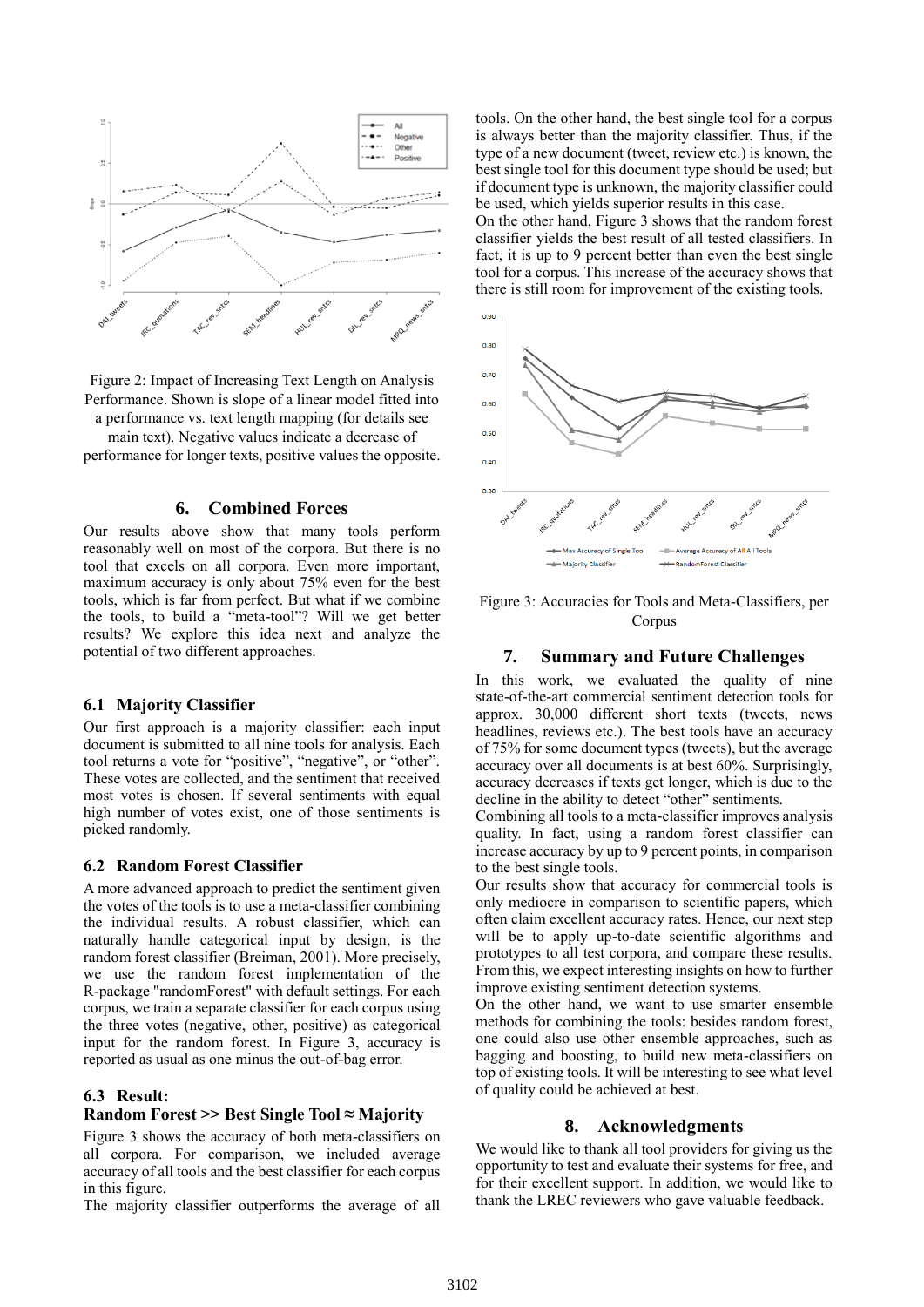## **9. References**

- Annett M.; Kondrak, G. (2008). A Comparison of Sentiment Analysis Techniques: Polarizing Movie Blogs. In: *Proceedings of the Twenty-First Canadian Conference on Artificial Intelligence*.
- Balahur, A.; Steinberger, R.; Kabadjov, M.; Zavarella, V.; Goot, E; Halkia, M.; Pouliquen, B. and Belyaeva, J. (2010): Sentiment Analysis in the News. In: *Proceedings of the 7th International Conference on Language Resources and Evaluation (LREC'2010)*, pp. 2216-2220.
- bitext (2013). Sentiment API Market comparison. URL http://www.bitext.com/2013/09.
- Breiman, L. (2001). Random Forests. *Machine Learning* 45(1), p. 5-32.
- Cui, H; Mittal, M. and Datar, M (2006). Comparative Experiments on Sentiment Classification for Online Product Reviews. In: *Proceedings of the Twenty-First National Conference on Artificial Intelligence (AAAI)*.
- Ding, X.; Liu, B. and Yu, P.S. (2008). A Holistic Lexicon-Based Approach to Opinion Mining. In: *Proceedings of First ACM International Conference on Web Search and Data Mining (WSDM-2008)*, Stanford University, Stanford, California, USA.
- Freshnetworks (2011). *Social media monitoring report - Turning conversations into insights*. URL http://www.freshnetworks.com/files/freshnetworks/FI NAL%20FreshNetworks%20version\_0.pdf
- Hawksey, M. (2011). Sentiment Analysis of tweets: Comparison of ViralHeat and Text-Processing Sentiment APIs. URL http://mashe.hawksey.info/ 2011/11/ sentiment-analysis-of-tweets-comparisonof-viralheat-and-text-processing-sentiment-api/
- Hu, M. and Liu, B. (2004). Mining and summarizing customer reviews. In: *Proceedings of the ACM SIGKDD International Conference on Knowledge Discovery & Data Mining (KDD-2004)*, Seattle, Washington, USA.
- Kmetz, J. (2010). *Measuring Social Sentiment: Assessing and Scoring Opinion in Social Media*. URL: http://www.visibletechnologies.com/resources/white-p apers/measuring-sentiment/
- Liu B. (2012). *Sentiment Analysis and Opinion Mining*. Morgan & Claypool Publishers (2012)
- Narr, S; Hülfenhaus M. and Albayrak, S. (2012). Language- Independent Twitter Sentiment Analysis. In: *Knowledge Discovery and Machine Learning (KDML)*, LWA.
- Padmaja, S. and Sameen, S.F. (2013). Opinion Mining and Sentiment Analysis - An Assessment of Peoples' Belief: A Survey. In: *International Journal of Ad hoc, Sensor & Ubiquitous Computing (IJASUC)* Vol.4,  $N<sub>0</sub>1$
- Pang, B. and Lee L. (2008). *Opinion Mining and Sentiment Analysis*. Now Publishers Inc.
- Rhodes, M. (2010). *The problem with automated sentiment analysis*. URL http://www.freshnetworks.com/ blog/2010/05/the-problem-with-automated-sentimentanalysis/
- Strapparava, C. and Mihalcea, R. (2007). SemEval-2007 Task 14: Affective Text. In: *Proceedings of the Fourth International Workshop on Semantic Evaluations (SemEval-2007)*, pp. 70-74.
- Sponder, M. (2010). *Comparing Social Media Monitoring Platforms on Sentiment Analysis about Social Media Week NYC 10*. URL http://www.webmetricsguru.com/ archives/2010/01/comparing-social-media-monitoringplatforms-on-sentiment-analysis-about-social-media-w eek-nyc-10/
- Täckström, O. and McDonald, R. (2011). Discovering fine-grained sentiment with latent variable structured prediction models. In: *European Conference on Information Retrieval (ECIR 2011)*, Dublin, UK.
- Vinodhini, G. and Chandrasekaran, R.M. (2012). Sentiment Analysis and Opinion Mining: A Survey. In: International Journal of Advanced Research in Computer Science and Software Engineering, Volume 2, Issue 6, pp. 282-292.
- Wiebe, J.; Wilson, T and Cardie, C. (2005). Annotating Expressions of Opinions and Emotions in Language. Int: *Language Resources and Evaluation*, Volume 39, Issue 2-3, p. 165-210.